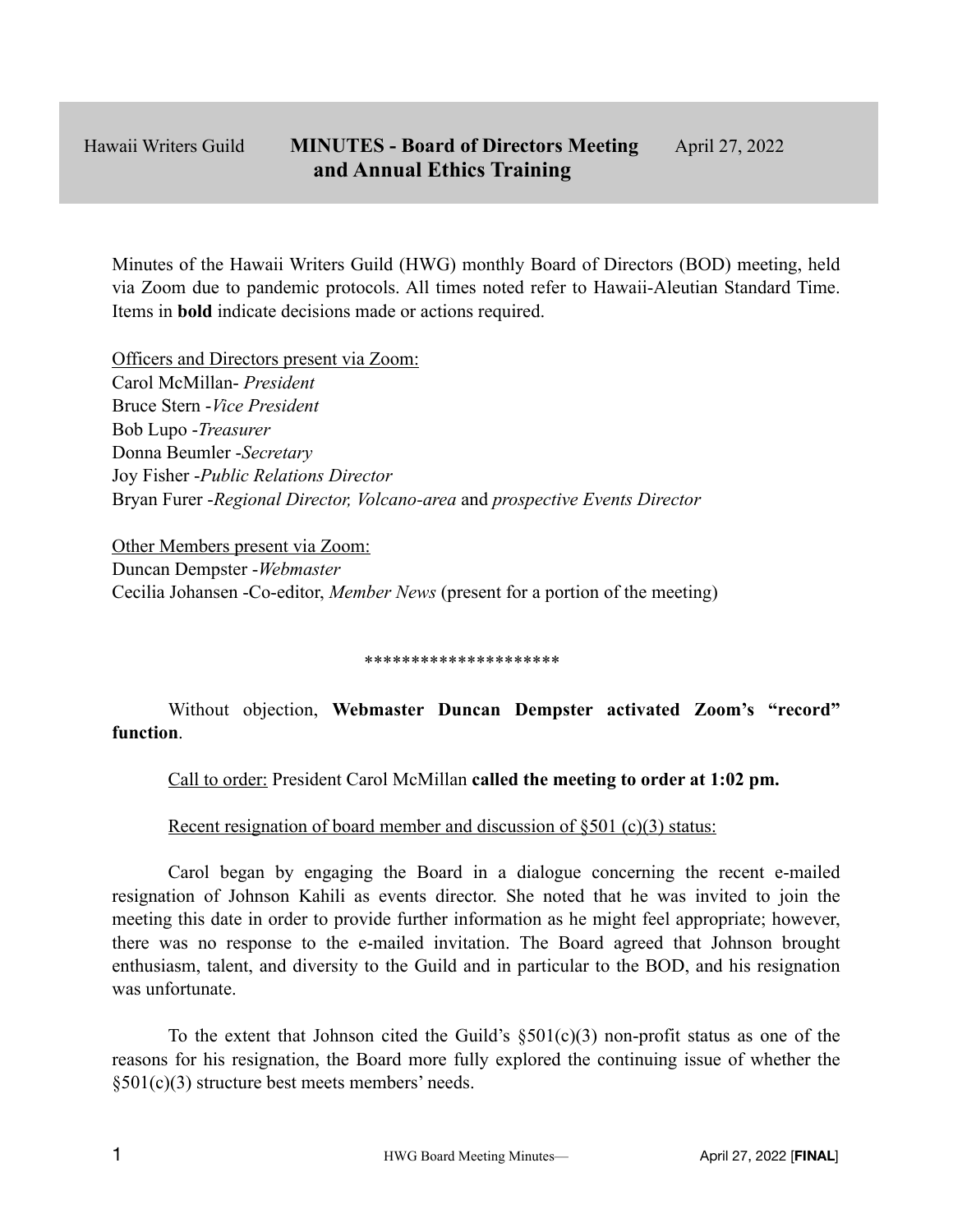Bruce acknowledged that the non-profit status has resulted in the Guild's inability to sponsor book-selling tables at local events, as had been the practice in the past, but observed that there are only a handful of members for whom this is a priority. Bruce mentioned that many of the current limitations on the Guild's activities are *not* due to its non-profit status, but rather are a result of pandemic-related restrictions first imposed two years ago. He remarked that some planned in-person programs, such as marketing/publishing seminars, were prohibited by pandemic protocols, but added that the Guild's digital presence was designed to help fill that gap<sup>[1](#page-1-0)</sup>. Within this context, Bruce then posed the question as to what the Guild would do differently if it was structured as a for-profit organization.

<span id="page-1-2"></span>In response, Carol expressed concerns about the non-profit status curtailing what members can and cannot say with respect to the availability of their work for sale. She advised that members have reported to her a fear of "breaking the rules," and that they don't feel free to do what they'd like to do. While acknowledging the hard work which had gone into achieving §501(c)(3) status, Carol questioned whether the Guild is reaping the benefits of having become a non-profit organization. Additionally, Carol raised the issue of whether the non-profit status may adversely impact desired diversity amongst potential members who are looking for a writers group which will actively promote the sales of their books.

Bruce reiterated that the Guild's programs and activities are largely designed to help members hone their craft and better understand the publishing aspect of writing, thereby increasing the chances of success. He also agreed that a more diverse membership would be ideal, and opined that, while changing the non-profit status of the Guild would not be a step in that direction, changing the time of the monthly Board meetings might be.

Donna inquired more fully into how realistic it is that Guild-sponsored tables might significantly contribute to an author's total book sales and income therefrom. Carol responded that the non-profit issue is broader than just sponsoring tables, and argued, for example, that membersare not allowed to sell their books at public readings<sup>2</sup> sponsored by HWG.

<span id="page-1-3"></span>Joy pointed out that a very tangible benefit of being a non-profit organization is the taxexempt status. Bob added that, while it is clear there are strong feelings on both sides of this issue, it was never an original goal of the Guild to help members sell their books directly to the public. Donna and Bruce reminded Carol and the Board that members are not allowed to sell

<span id="page-1-0"></span><sup>&</sup>lt;sup>[1](#page-1-2)</sup> It should be noted that, immediately after the meeting, member and past-president Diann Wilson contacted Donna Beumler for assistance in spreading the word about a YouTube program she had recently produced for the Guild's "Write On" series, in which she interviews an author regarding that author's (ultimately successful) efforts to find a publisher.

<span id="page-1-1"></span><sup>&</sup>lt;sup>[2](#page-1-3)</sup> Although there have been no such "public readings" since early 2020 due to the pandemic and its limitations on inperson gatherings, the BOD is cautiously optimistic that this activity may resume in the near future.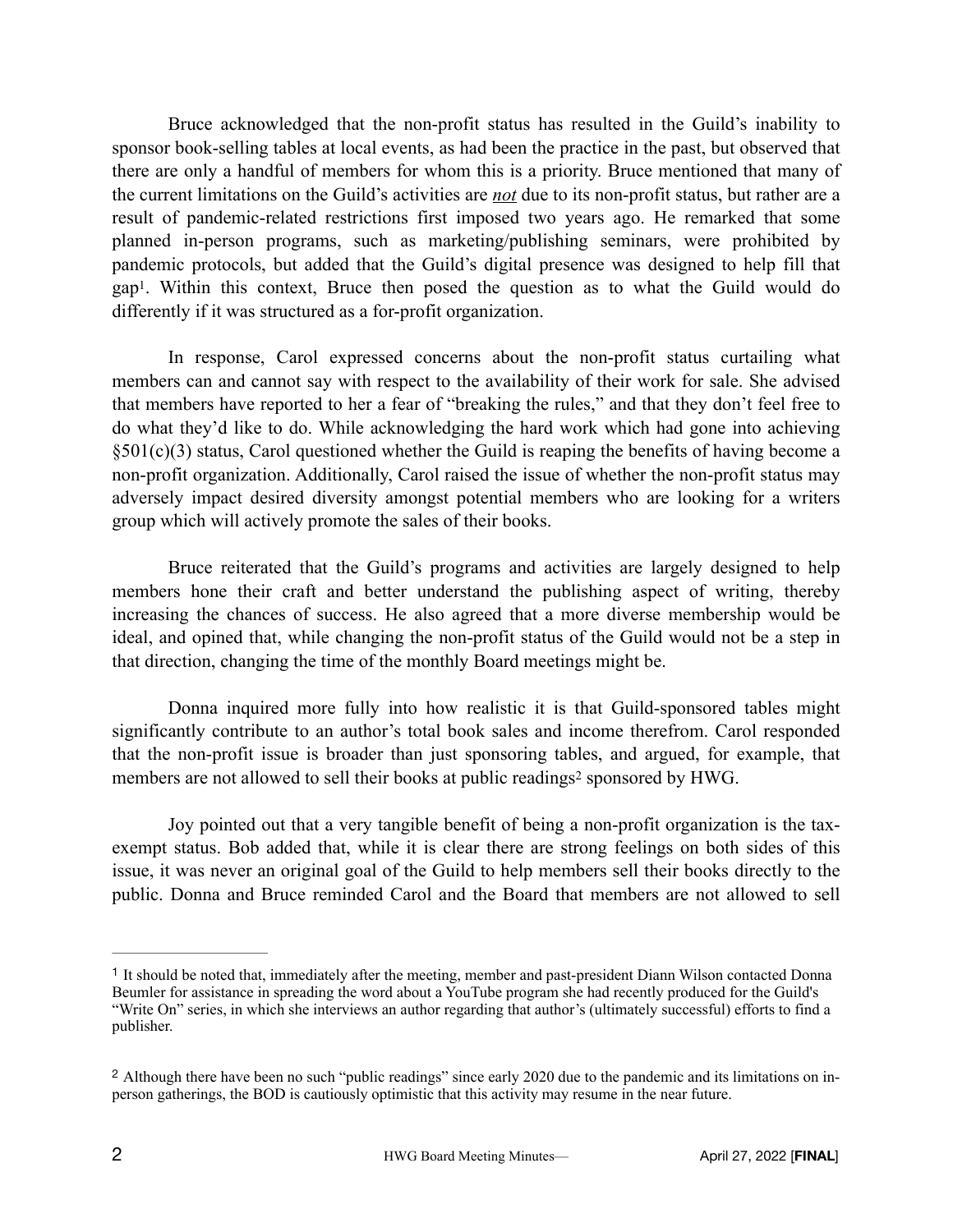their books at the Guild's public readings *due to the policies of the individual venues*, which is separate and apart from any non-profit limitations.

Carol emphasized it is her position that the Guild's non-profit structure should continue to be addressed in the future, and that this discussion requires Board members to engage respectfully with one another.

Additionally, Carol highlighted the need for civility and mutual respect, especially when debating issues on which there is much disagreement. She emphasized the importance of avoiding alienating members who may have different views. Several members of the BOD acknowledged the value that Carol brings to the Board, and expressed appreciation for the unique viewpoints which each member may, from time to time, offer.

## Update re: Oahu middle school request:

Carol provided an update on her response to a query from an educator on Oahu, and was recognized for her efforts in this regard. It was noted that Carol was solely responsible for arranging to appear via Zoom, working with 8th grade students on a writing project, and providing the students with diaries in order to help further their endeavors. The general consensus was expressed that, because outreach to students is a core goal of HWG, it would have been ideal to have other members also offer to assist with this middle-school project. Carol and Bruce both opined that a more inclusive attitude might be helpful in this regard.

### Defining benefits of membership:

Duncan then initiated a discussion concerning how to educate prospective members **before** they join HWG as to exactly what the Guild, as a non-profit organization, can and cannot do for them. Although it should be made clear to members that the Guild cannot directly assist in book sales, membership in the Guild nevertheless carries with it many benefits designed to help writers enjoy success. For example, the Guild's website not only contains links to many helpful resources, but members also have the ability to create an "author's page," which can include information regarding published works, links to personal author websites, etc. The Guild also offers (or has in the past offered, pre-pandemic) in-person readings at which members can endeavor to interest the public in their work. In addition, currently the Guild maintains a digital presence where members can tune-in to hear speakers on a number of writing-related topics, as well as on-line reading forums at which members can solicit feedback on their works in progress. Moving forward, and subject to possible pandemic restrictions, Duncan proposed adding more lectures or presentations designed to educate members about the marketing and publishing aspects of a writing career.

It was agreed that there may be a misunderstanding which needs clarification concerning what new— and even existing— members can expect of the Guild *vis a vis* actual book sales. In this regard, it was observed that some authors may have unrealistic expectations when it comes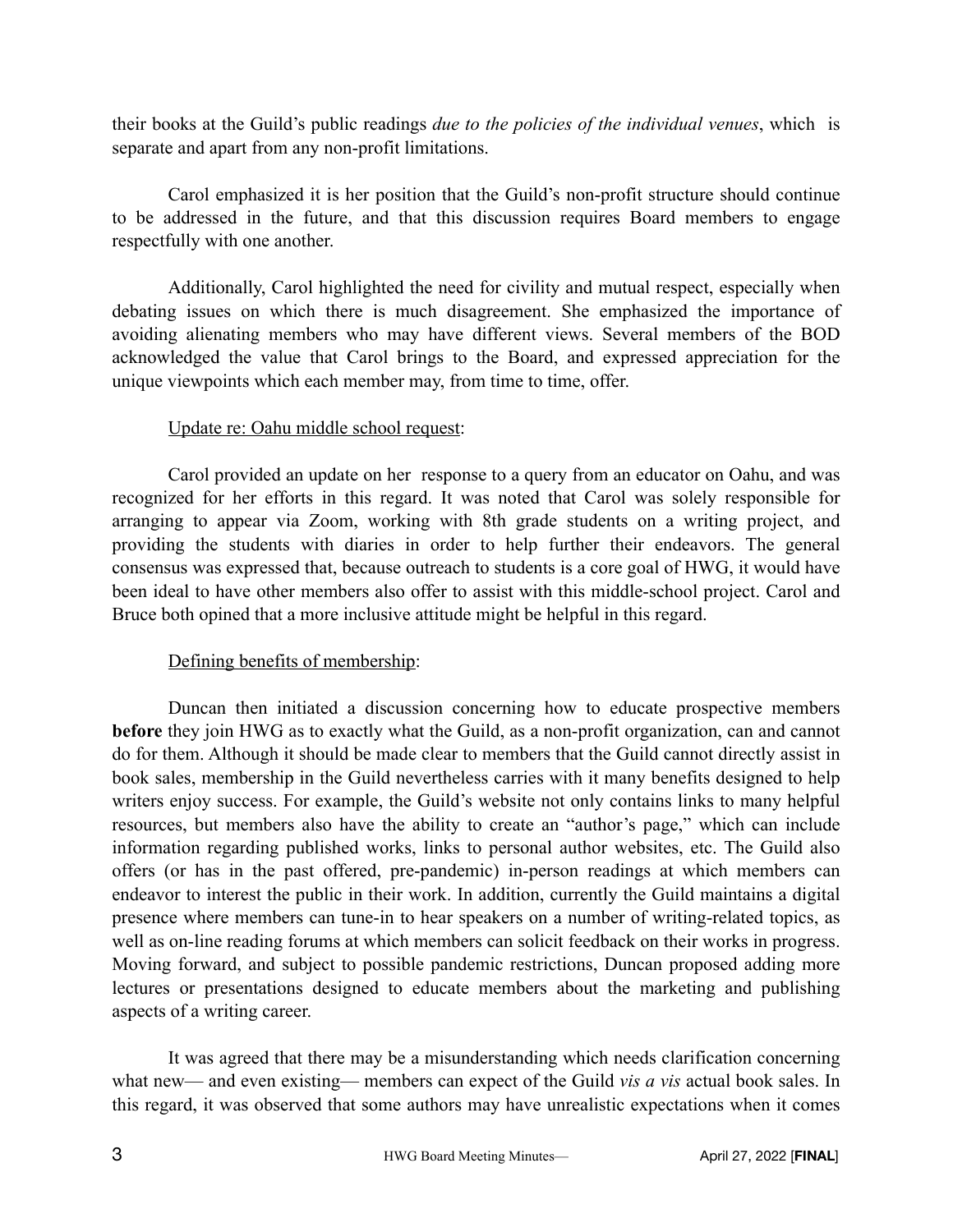to the profitability of a writing career for as-of-yet unpublished writers. At the same time, authors may underestimate the difficult but very real role that rejections play in becoming an established writer. The Board overall agreed that future HWG presentations should strive to include the topic that is the bane of every writer: those dreaded rejections.

### Change of date/time of Board meeting:

Bruce then revisited the continuing subject of moving the date and/or time of the monthly Board meetings. The suggestion has been made in the past that holding meetings in the middle of a weekday necessarily eliminates the possibility of attending for some members who may wish to participate, but are working or otherwise engaged during the day. **The Board agreed to hold the next meeting in the evening, on a trial basis, in the hope that more members will be interested in attending meetings and having their voices heard.** It was noted as well that the Guild's future activities are largely dependent upon members volunteering to take on leadership roles, and moving the time of the meetings may be a means to that end. Duncan and Bryan discussed the possibility of inviting the membership to meetings other than the Board business meetings. For example, Bryan mentioned the possibility of including a guest speaker on a relevant topic in conjunction with Board meetings. It has been his experience with another group that perhaps making food available and having speakers could result in greater attendance.

Without objection, it was agreed that the May BOD meeting is scheduled for **THURSDAY, MAY 26th AT 7:00 PM** via Zoom, and all active members are encouraged to participate. Bruce would like to include a brief presentation—on publishing and rejections, for example— that might be of interest to the general membership. **Donna agreed to send the message out to the membership regarding the upcoming date and time of the meeting**.

## Soliciting interest in the events director position:

It was generally observed that the "events director" position is of great importance in organizing activities and furthering many of the objectives of the Guild. Bryan, who is very active with the Volcano-area writers and their projects, generously offered to fill-in as events director on a provisional basis and on the condition that he would need someone to serve with him as "co-director." Bryan indicated a willingness to reach out to several members who might be interested in assisting him. The Board agreed that Bryan has a proven track record of organizing and developing successful projects, and all members expressed their gratitude to Bryan for his willingness to serve in this capacity. **With a motion by Carol, a second by Bruce, and enthusiastic unanimous approval of all voting members present, Bryan was appointed to serve as events director, provisionally and within the parameters as noted above.**

## Offer of grant funds for *Latitudes:*

The issue was then raised regarding the recent e-mail from *Authors Publish* purporting to award \$150 to the Guild's on-line literary review, *Latitudes.* Bob advised that he had been in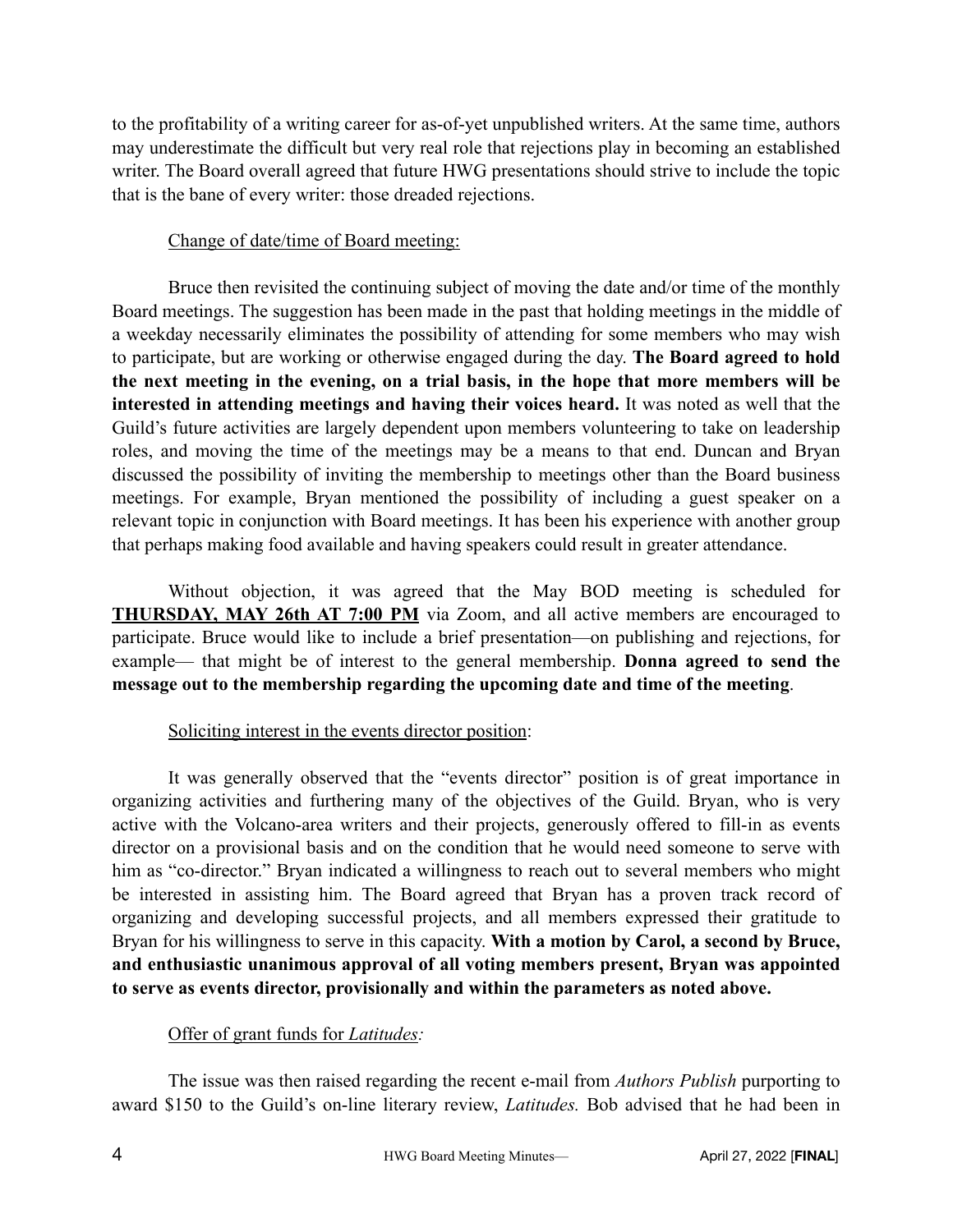touch with the organization, and that HWG is not in fact eligible to receive the funds, because *Latitudes* only accepts submissions from members and not from the general public.

MEMBERSHIP UPDATE: Vice President Bruce Stern provided a membership update both orally and in the form of membership documents which he had compiled and previously emailed to Board members. There are currently 81 active members of HWG (including two members delinquent in their dues). Bruce expressed his appreciation to Bob and Duncan for their continuing efforts to keep him apprised of the status of dues' payments. He added that it would be helpful if the date of those payments was also included. Bruce commented that he feels it's crucial to the success of the Guild to not only grow its membership, but also to encourage more members to actively participate, and that engaging in this continued dialogue is important.

Bruce then made reference to the "opt-in list" for those members who wish to share their e-mail addresses with other members. The opt-in list is not to be used for commercial purposes, but rather for interpersonal communication. 46 members currently have asked to be included on the list. Bruce has recently distributed an e-mail to the membership offering members who'd not previously opted-in that opportunity; conversely, members who had requested to be included on the list can ask at this time to be removed. Bruce will update the opt-in list accordingly in the next few weeks.

TREASURER'S REPORT: Treasurer Bob Lupo previously submitted via e-mail a "Final Treasurer's Log as of March 31, 2022," and an "Interim Treasurer's Log as of April 25, 2022." The April log shows an operating balance as of that date of \$7,550.08 (please see Attachments "A" and "B"). Bob noted that a total of 50 members have either initiated (six) or reinstated (forty-four) their memberships so far this year.

There was some confusion regarding an invoice for digital services, in the amount of \$156.96, which was sent to Diann Wilson and for which she'd been reimbursed. **Bob and Duncan will further clarify whether that invoice was for Zoom or YouTube, Duncan noting that he maintains a Zoom account for HWG purposes.** 

SECRETARY'S REPORT: Donna Beumler made reference to an e-mail from member and past-president Diann Wilson, in which she'd reported that she had previously sought assistance from the BOD in spreading the word about the most recent episode of *Write On*, a YouTube project of the Guild's. As no one present had a recollection of having received the email, **Donna agreed to follow-up with Diann.**

Donna also referred to a suggestion, made during the March 23rd meeting, that a list of Guild assets be compiled. She offered to put together a list, and **requested that Board members**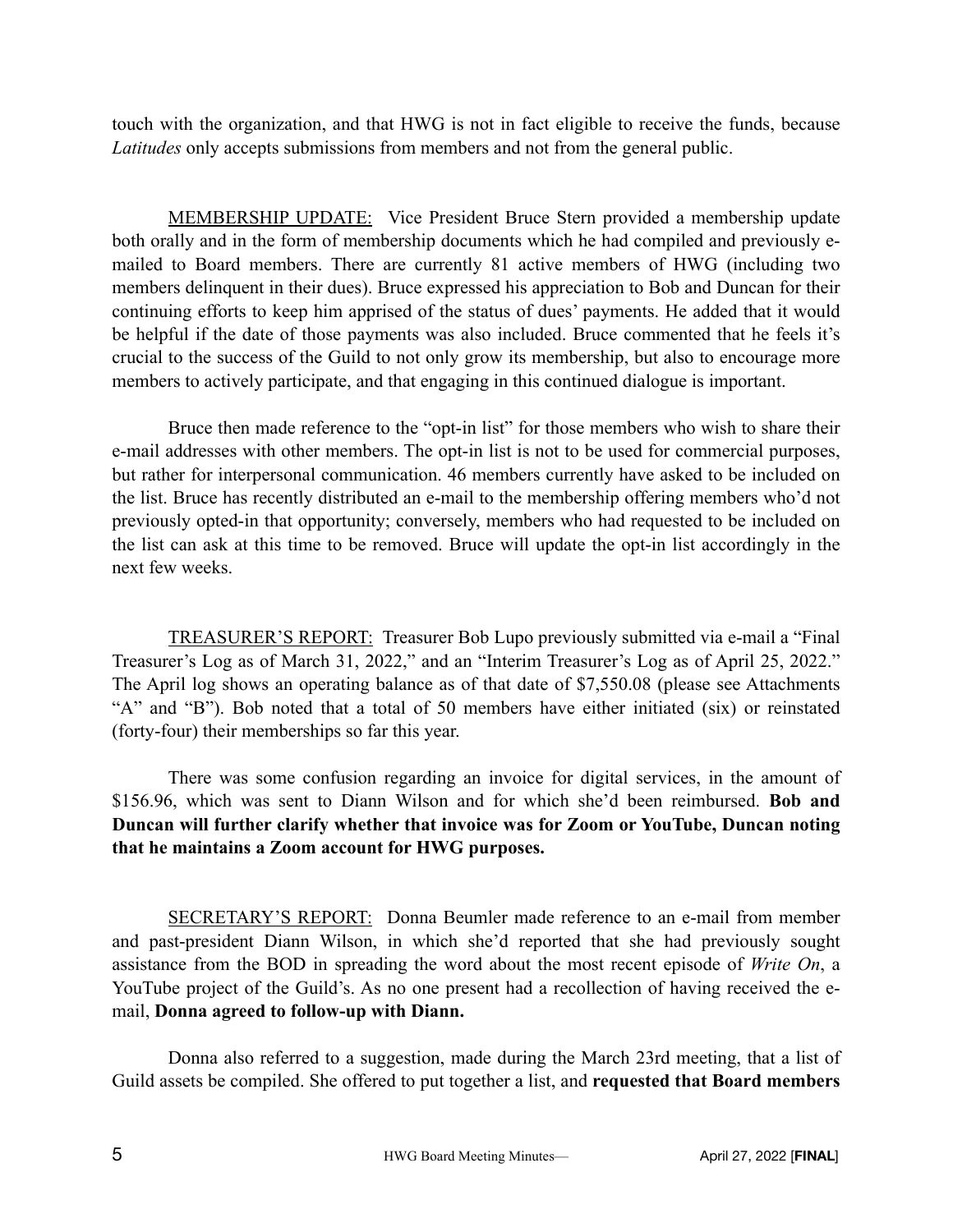**e-mail her with information pertinent to who has tangible assets, what they are, how many they have, and where they are physically located.**

### COMMITTEE REPORTS/UPDATES

EVENTS DIRECTOR: Bryan Furer, as provisional events director, sought clarification as to what Guild funds can be expended and under what circumstances. Bruce endeavored to clarify the issue by confirming that Guild funds can be spent on promoting HWG, but not on profiting individual members. In addition, Board members serve as volunteers, and must be aware of any conflicts of interest concerns. Bruce suggested that if someone has a proposal to make for an expenditure of Guild funds, that person should put together a proposal, explaining the overall benefit to the Guild, for advance approval. Possible acceptable expenditures could include, for example, the cost of renting a sound stage for production of the Volcano-area writers "radio theatre" podcast project. In this regard, Bryan indicated that an appropriate venue may have been located. Bruce did confirm that HWG can spend money to set up informational tables to promote Guild activities, but not to sell members' books.

Additional discussion ensued regarding expenditure of Guild funds to pay a speaker's fee or honorarium for a lecturer on a topic of interest to members at a monthly event. Topics could include scriptwriting or the art of crafting a short story, for instance. Carol clarified that a Guild member could be paid a speaker's fee, but a Board member could not. Joy added that, ideally, members would be asked to volunteer their time and expertise as much as possible.

Although Bryan made reference to several locations in the Volcano area where Guild writers can gather and receive much support and assistance, he also noted that Volcano is a remote location from where most of the other Board members reside. Joy suggested that a live, in-person program in Volcano, accompanied by a Zoom option, would be helpful. **Joy offered to travel to Volcano to meet with Bryan and further explore with him the parameters of Guild expenditures under §501(c)(3).** Bryan also referenced possible funding sources of the podcast project, such as local businesses, and grants.

PUBLIC RELATIONS DIRECTOR Joy Fisher advised that there has been no recent PR activity since releasing to the press the announcement of the publications of both *Latitudes, 3rd ed*., and the second issue of the Guild's newsletter, *Member News*.

With respect to *Member News,* Joy advised that she anticipates the newsletter will be published via the website twice yearly; since the most recent issue was published in March, the next issue can be expected in September.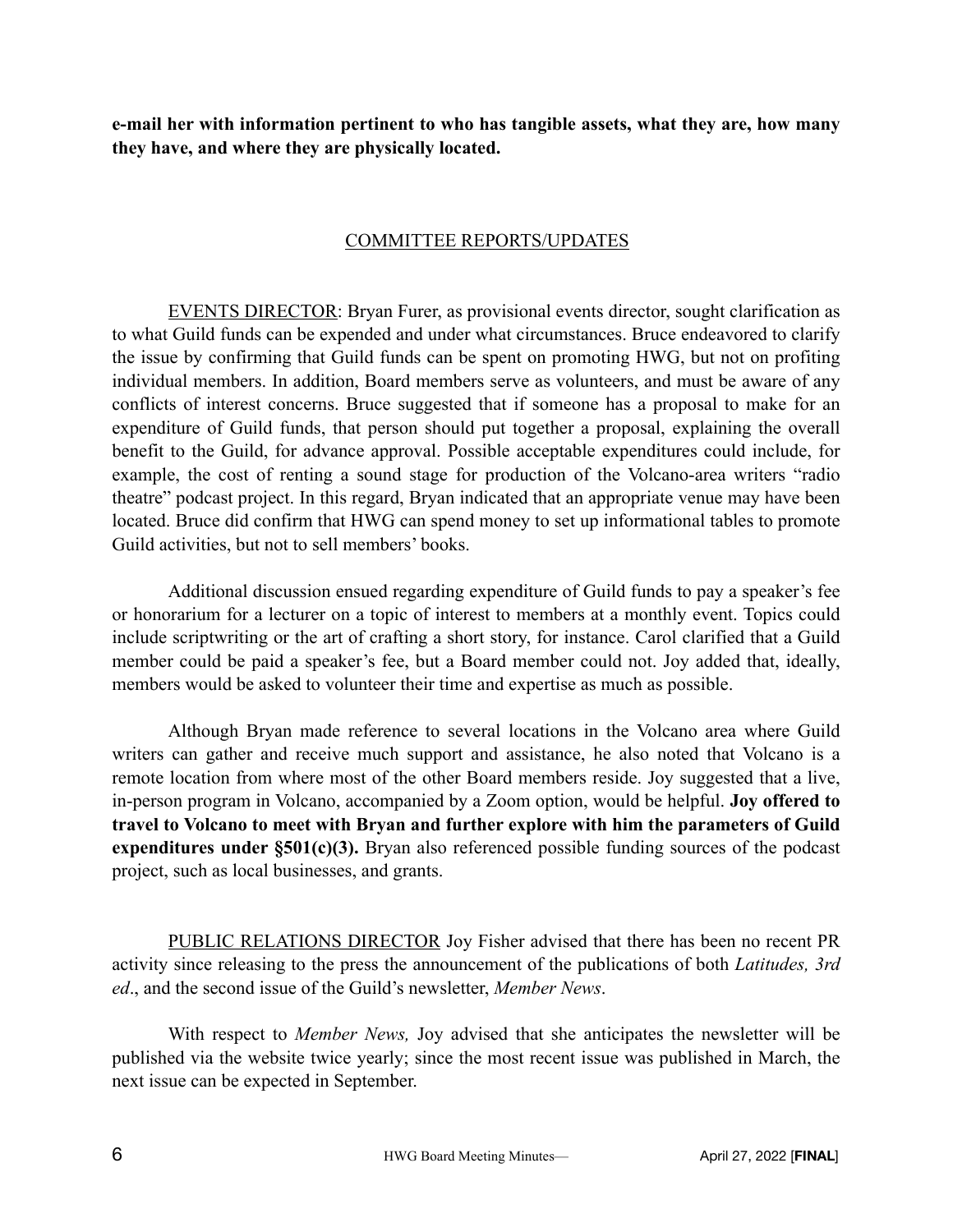Joy then confirmed the Guild's affiliation with the Berkeley Branch of the California Writers Club (CWC). It was also clarified that Guild members are able to attend (via Zoom) CWC-Berkeley's speaker series for a reduced price of \$5 per event.

WEBMASTER Duncan Dempster reported that two new members have been working on their personal "author's page" for the website. Additionally, Duncan made reference to his recent e-mail in which he'd solicited feedback from the BOD regarding a request from an Asian-American literary non-profit. Duncan advised that he regularly receives and responds to various e-mail requests and notices; however, he occasionally comes across an e-mail which he thinks should be brought to the attention of the Board, and would like Board members to respond in a timely fashion with their thoughts and suggestions. Carol encouraged Duncan to continue to forward e-mails of this nature to Board members for input, and indicated a willingness to weighin as may be appropriate.

*LATITUDES, 4th edition* UPDATE: Bob Lupo, as managing editor of *Latitudes*, discussed next years' edition and some anticipated modifications to the process. He had previously distributed via e-mail a draft of a proposed timeline which incorporates some of the suggested changes. For instance, Bob believes that a longer submission window will aid in a more efficient collaborative process between writers and editors, while enabling the managing editor to be more proactive. He proposes a submission window between September 1 through November 1, 2022, with review of submissions occurring between November 2 and November 20. This will require preparing guidelines and assembling a selection committee earlier than in the past. Bob feels the proposed schedule will accommodate any unexpected glitches, while allowing for a publication date no later than February 27, 2023.

### REGIONAL DIRECTOR REPORTS:

Bryan, on behalf of the Volcano-area writers, previously updated the Board as noted on page 6.

Neither Diane nor Eila were available to report re: Kohala-area writers group. Donna did confirm that the group continues to meet every two weeks via Zoom, facilitated by Eila. Typically, there are between five and eight participants, who read their work and then solicit feedback in an enjoyable and supportive environment. Donna advised that attendees of this online reading group continue to be grateful to Eila for her efforts to facilitate this meeting.

### ANNUAL ETHICS TRAINING FOR NON-PROFIT CORPORATIONS: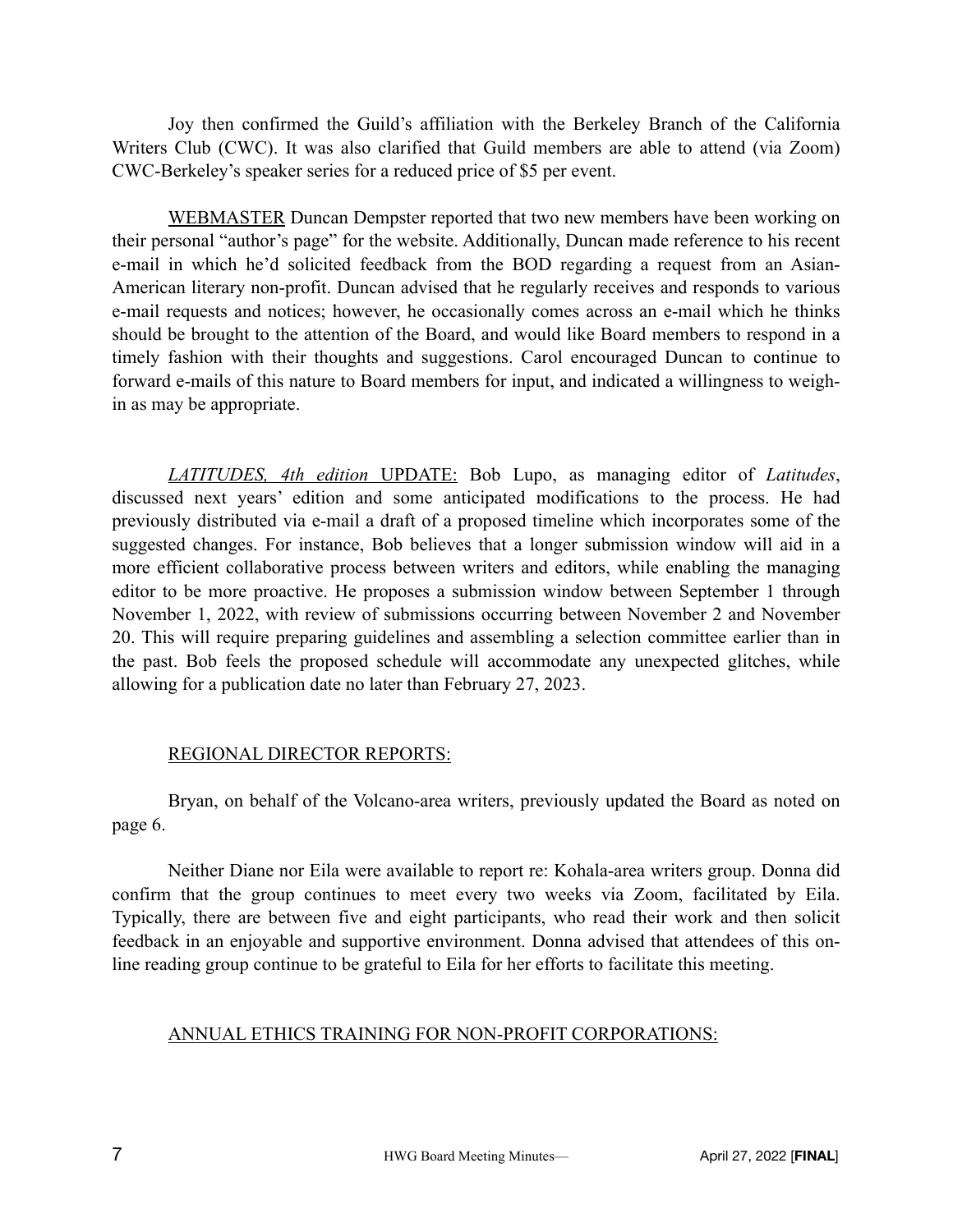Joy previously distributed materials via e-mail to Board members on the topic of the ethical obligations of the board of directors of a non-profit organization. These materials consist of:

- 1. "Hawaii Writers Guild Conflict of Interest Policy"
- 2. Link to "Avoiding Conflicts of Interest on a Nonprofit's Board of Directors"
- 3. Link to "Hawaii Conflict of Interest Law"
- 4. HWG Articles of Incorporation
- 5. HWG Bylaws
- 6. "Annual Conflict of Interest Statement" form
- 7. "How to Fill Out the HWG Conflict of Interest Form" (7pp)

All Board members agreed that they had received the e-mails and understood their content. Joy afforded each member an opportunity to ask questions pertinent to the Guild's nonprofit status, his/her duties as officers and directors, and how to fill out the conflict of interest form. Joy asked that each Board member complete the "Annual Conflict of Interest Statement" form and forward same to Donna within the next 30 days for archiving. As was the case last year, it was agreed that the secretary will collect and maintain the acknowledgements by each BOD member confirming attendance at this ethics training.

NEW MEMBER ORIENTATION MATERIALS: In Diane's absence, Donna advised that Diane had e-mailed a detailed request to the membership soliciting ideas concerning the content of a new member orientation packet. Diane reported that so far three members have responded with valuable suggestions. Diane will report more fully on this project at next month's meeting.

### ANNOUNCEMENTS:

The next **Board of Directors meeting will be held on Thursday, May 26, 2022 at 7:00 pm**. Joy suggested that Board members may wish to reach out personally to individual members in this regard. Donna advised that she will solicit e-mails from members who cannot attend, and will make sure to share their input at the meeting. Due to pandemic restrictions, all meetings for the foreseeable future will be **held via Zoom ONLY and will be hosted by Duncan.** 

**Requests for items to be added to the agenda for the next regular Board meeting should be sent via email to President Carol McMillan (**[sylvanease@gmail.com](mailto:sylvanease@gmail.com)**) and Secretary Donna Beumler (**[dmbeumler@gmail.com](mailto:dmbeumler@gmail.com)**) at least 10 days prior to the next meeting (no later than May 16, 2022). The final agenda will be emailed to the full membership five days prior to the meeting.**

The **meeting adjourned at 2:52 pm.**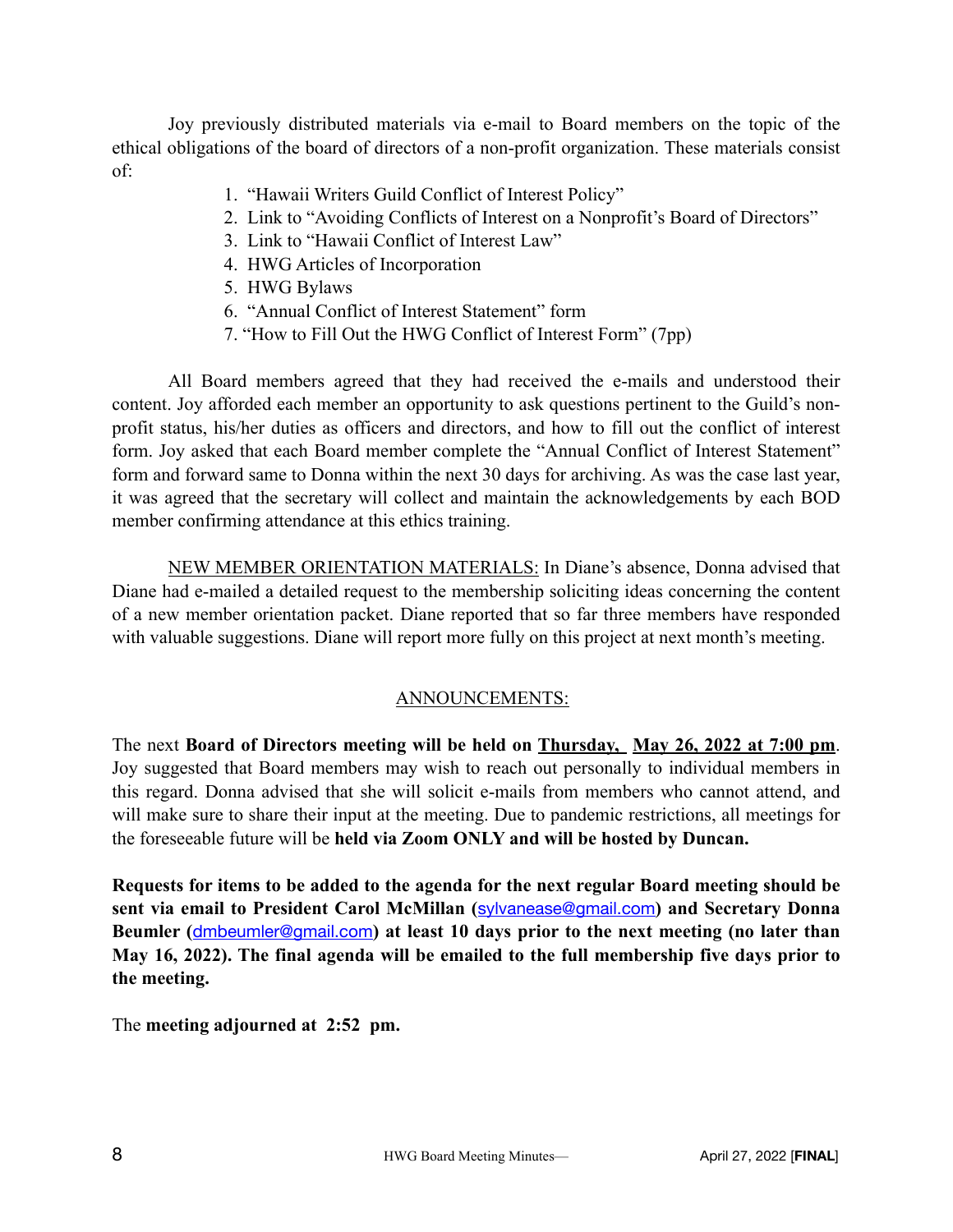Respectfully submitted this 11th day of May, 2022,

By: *\_\_Donna Beumler\_\_\_\_\_* Donna Beumler Secretary, Hawaii Writers Guild

## ATTACHMENTS:

ATTACHMENT "A": Final Treasurer's Log, March 31, 2022

ATTACHMENT "B": Interim Treasure's Log, April 25, 2022

## PARKING LOT:

Nothing at this time.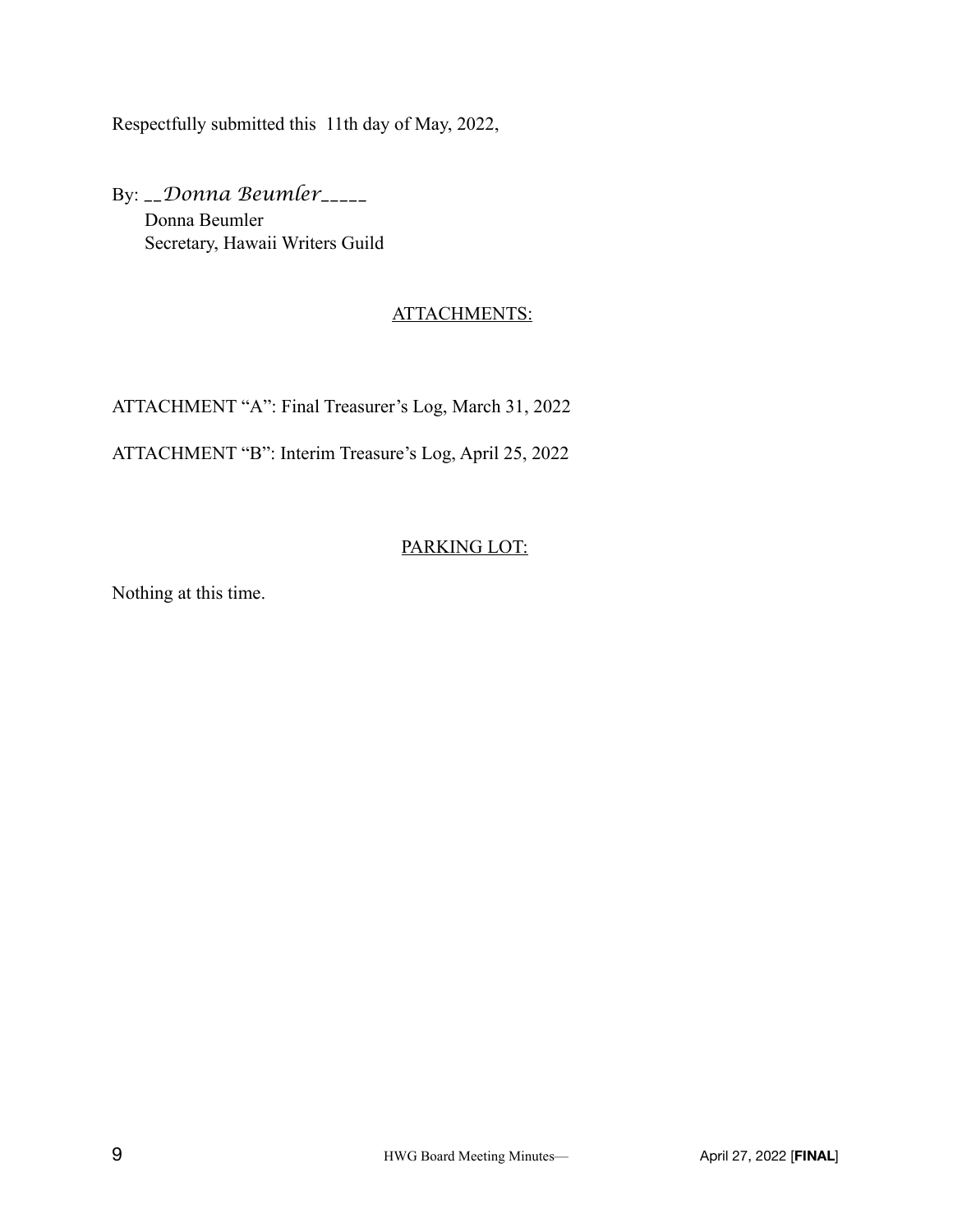## ATTACHMENT "A"

|                                                                     | FINAL HWG Treasurer's Log as of March 31, 2022   |       |            |
|---------------------------------------------------------------------|--------------------------------------------------|-------|------------|
|                                                                     | ASB Operating Balance as of February 28, 2022    |       | \$7,147.67 |
|                                                                     |                                                  |       |            |
|                                                                     | <b>Final March Inflows</b>                       |       |            |
|                                                                     |                                                  |       |            |
| Rebekah Moan, Membership Initiation, PayPal                         |                                                  |       | 39.56      |
| Zack Ehrmann, Membership Reneal                                     |                                                  |       | 20.00      |
| Wendy Noritake, Membership Renewal                                  |                                                  |       | 20.00      |
| Circe Woessner, Membership Renewal                                  |                                                  |       | 10.00      |
| Shanon Sidell, Membership Renewal                                   |                                                  |       | 10.00      |
| Tamara Hynd, Membership Renewal                                     |                                                  |       | 40.00      |
| Steve Foster, Membership Renewal                                    |                                                  |       | 40.00      |
| Sara-Lynne Simpson, Membership Renewal                              |                                                  |       | 30.00      |
| Patty Bigelow, Membership Renewal                                   |                                                  | 30.00 |            |
| Carol McMillan, Membership Renewal                                  |                                                  |       | 40.00      |
| Carla Orellana, Membership Renewal                                  |                                                  |       | 20.00      |
| Jim Gibbons, Membership Renewal                                     |                                                  |       | 40.00      |
| Tessa Rice, Membership Renewal                                      |                                                  |       | 10.00      |
| AMZN 501-c-3 Rebate                                                 |                                                  |       | 14.18      |
|                                                                     |                                                  |       |            |
|                                                                     | <b>Total March Inflows</b>                       |       | 363.74     |
|                                                                     | <b>Final March Outflows</b>                      |       |            |
|                                                                     |                                                  |       |            |
| Duncan Dempster, Website / Net Setup / Email maintenance, check 127 |                                                  |       | $-264.17$  |
| <b>ASB Monthly Service Fee</b>                                      |                                                  |       | $-5.00$    |
|                                                                     | <b>Total March Outflows</b>                      |       | $-269.17$  |
|                                                                     | Final ASB Operating Balance as of March 31, 2022 |       | \$7,242.24 |